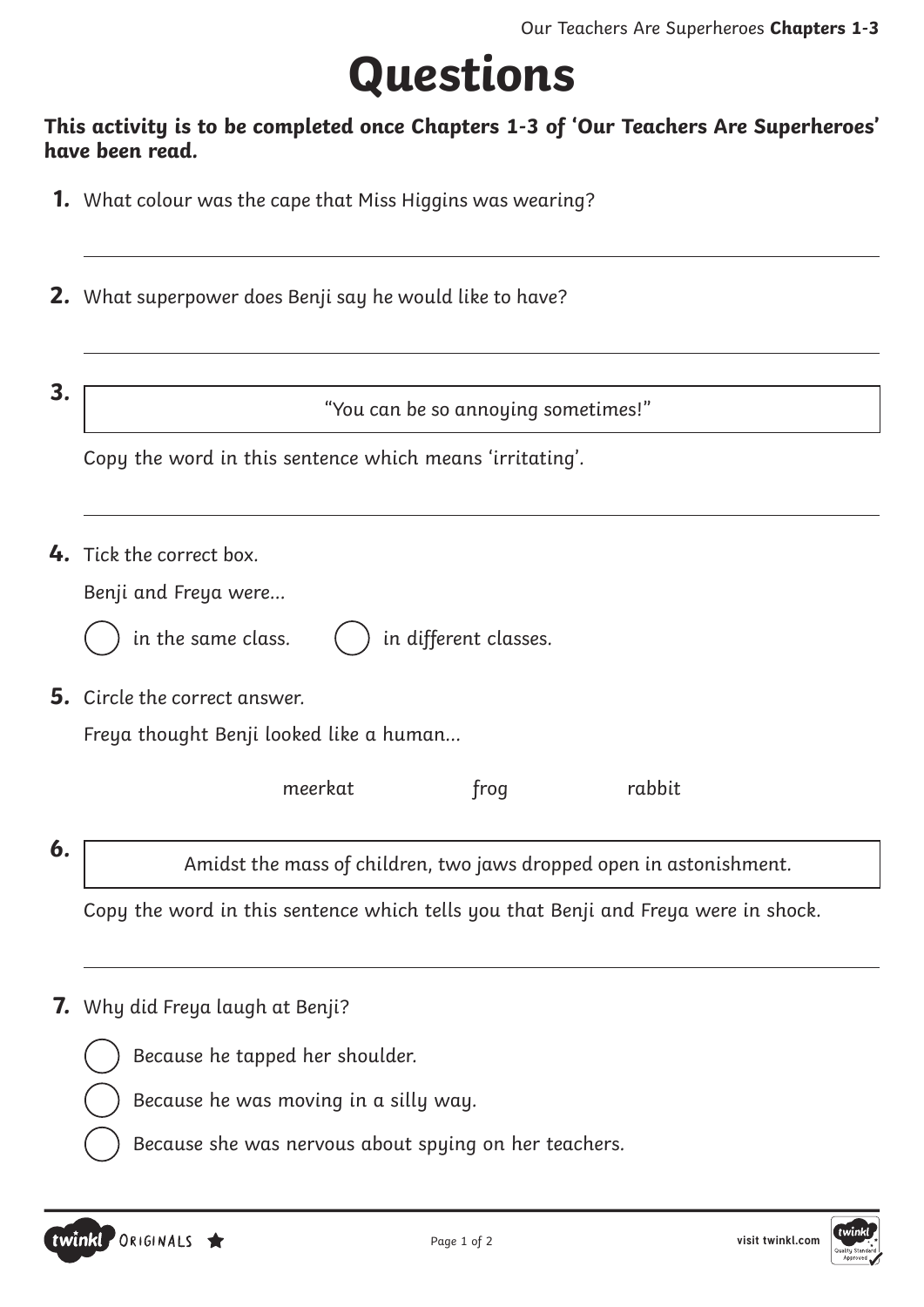**8.** Match the character's name to their role with a straight line.

Mr Ficksbilder Teacher

Freya Pupil

Mr Jay Caretaker



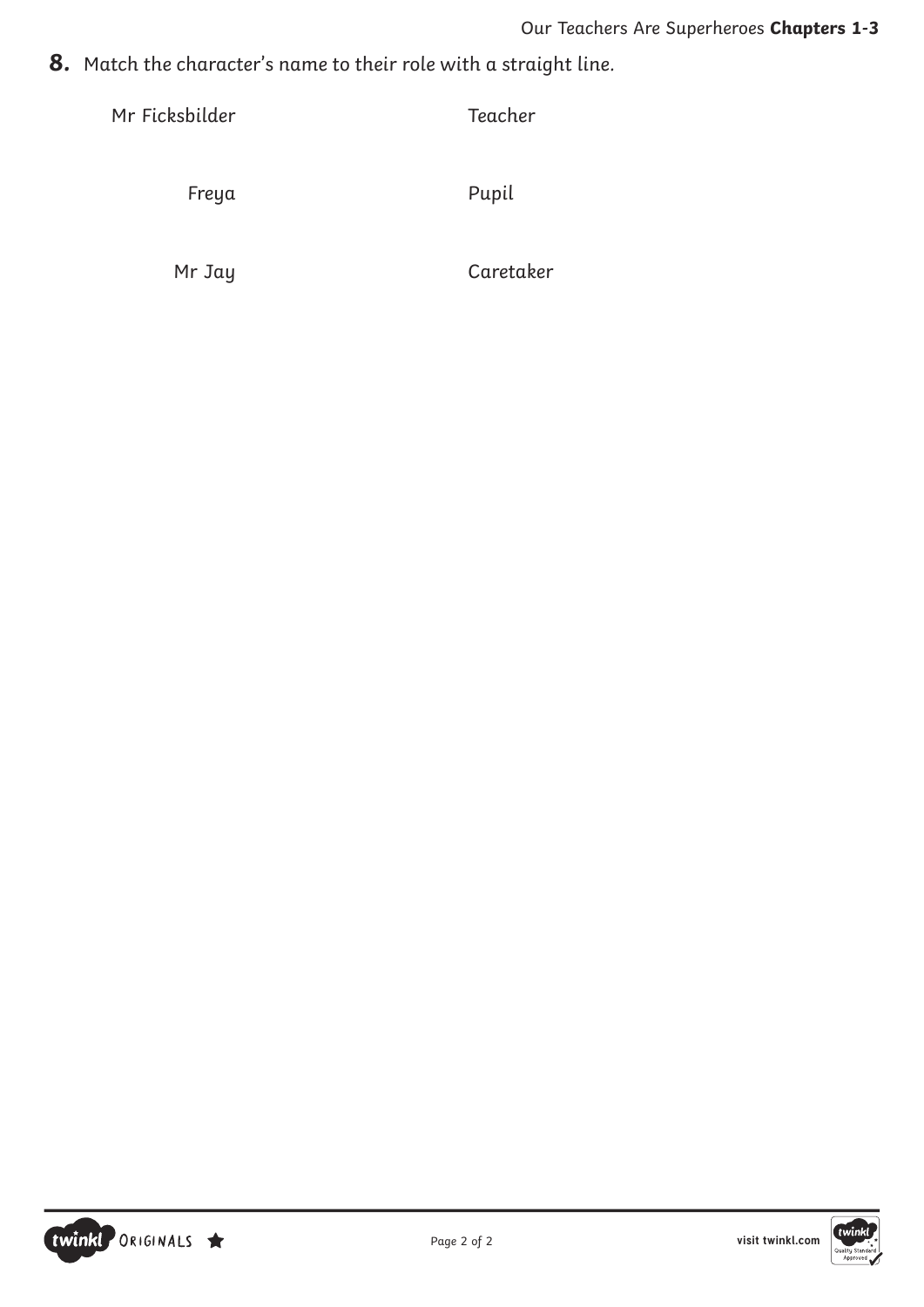### **Answers**

|    |                                                                                                                                                                                        | I can                                                                                        |
|----|----------------------------------------------------------------------------------------------------------------------------------------------------------------------------------------|----------------------------------------------------------------------------------------------|
|    | <b>1.</b> What colour was the cape that Miss Higgins was wearing?<br>Miss Higgins' cape was blue.                                                                                      | • understand what I<br>have read.                                                            |
|    | 2. What superpower does Benji say he would like to have?<br>Benji would like invisibility.                                                                                             | • understand what I<br>have read.                                                            |
| 3. | "You can be so annoying sometimes!"<br>Copy the word in this sentence which means 'irritating'.<br>Annoying                                                                            | • check the meaning of<br>words that I have read.                                            |
|    | 4. Tick the correct box.<br>Benji and Freya were<br>in the same class.<br>in different classes.                                                                                        | • understand what I<br>have read.                                                            |
|    | 5. Circle the correct answer.<br>Freya thought Benji looked like a human<br>rabbit<br>meerkat<br>roa                                                                                   | • understand what I<br>have read.<br>$\cdot$ check the meaning of<br>words that I have read. |
| 6. | Amidst the mass of children, two jaws<br>dropped open in astonishment.<br>Copy the word in this sentence which tells you that Benji<br>and Freya were in shock.<br><b>Astonishment</b> | $\cdot$ check the meaning of<br>words that I have read.                                      |
|    | <b>7.</b> Why did Freya laugh at Benji?<br>Because he tapped her shoulder.<br>Because he was moving in a silly way.<br>Because she was nervous about spying on her teachers.           | • check the meaning of<br>words that I have read.                                            |

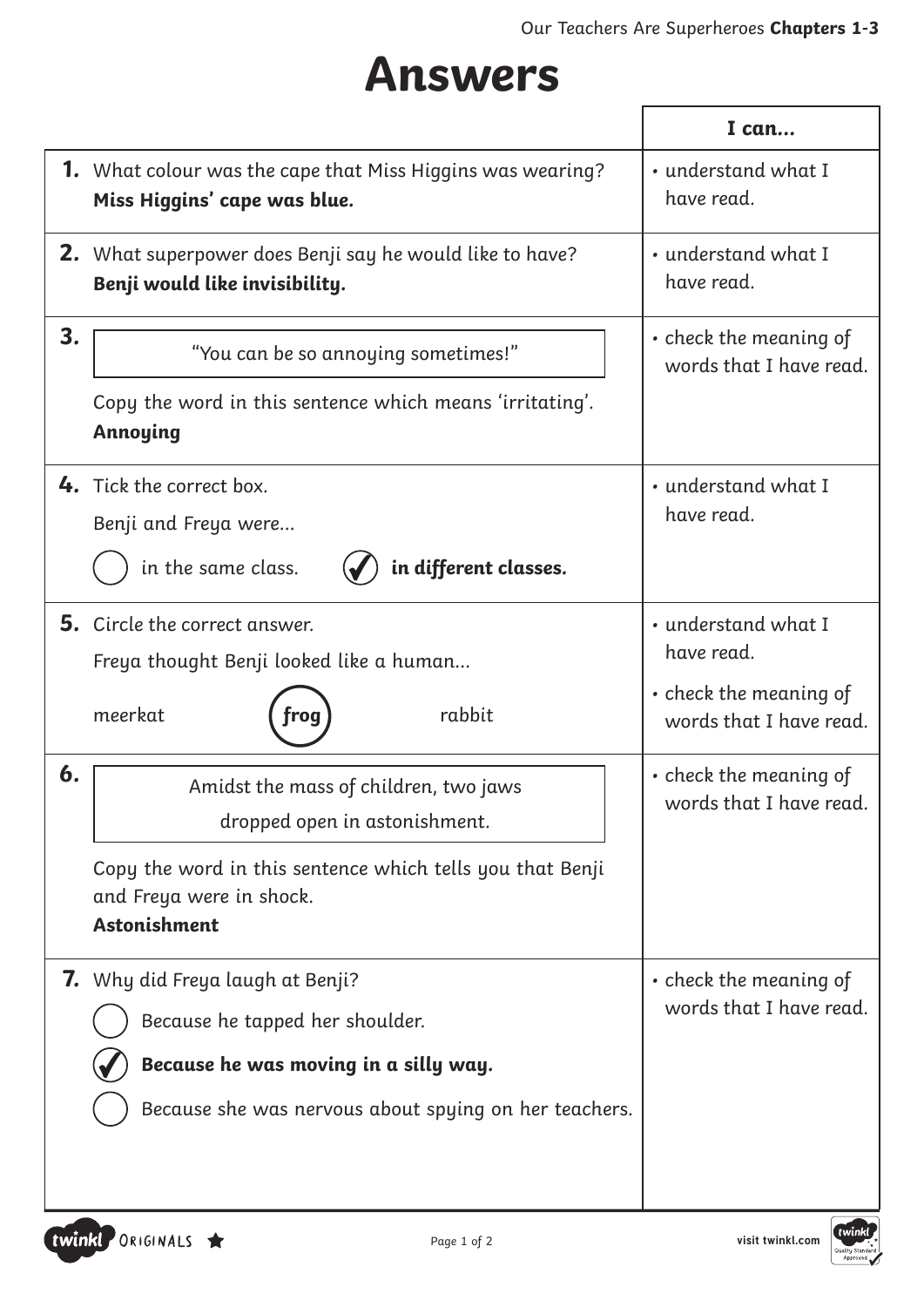



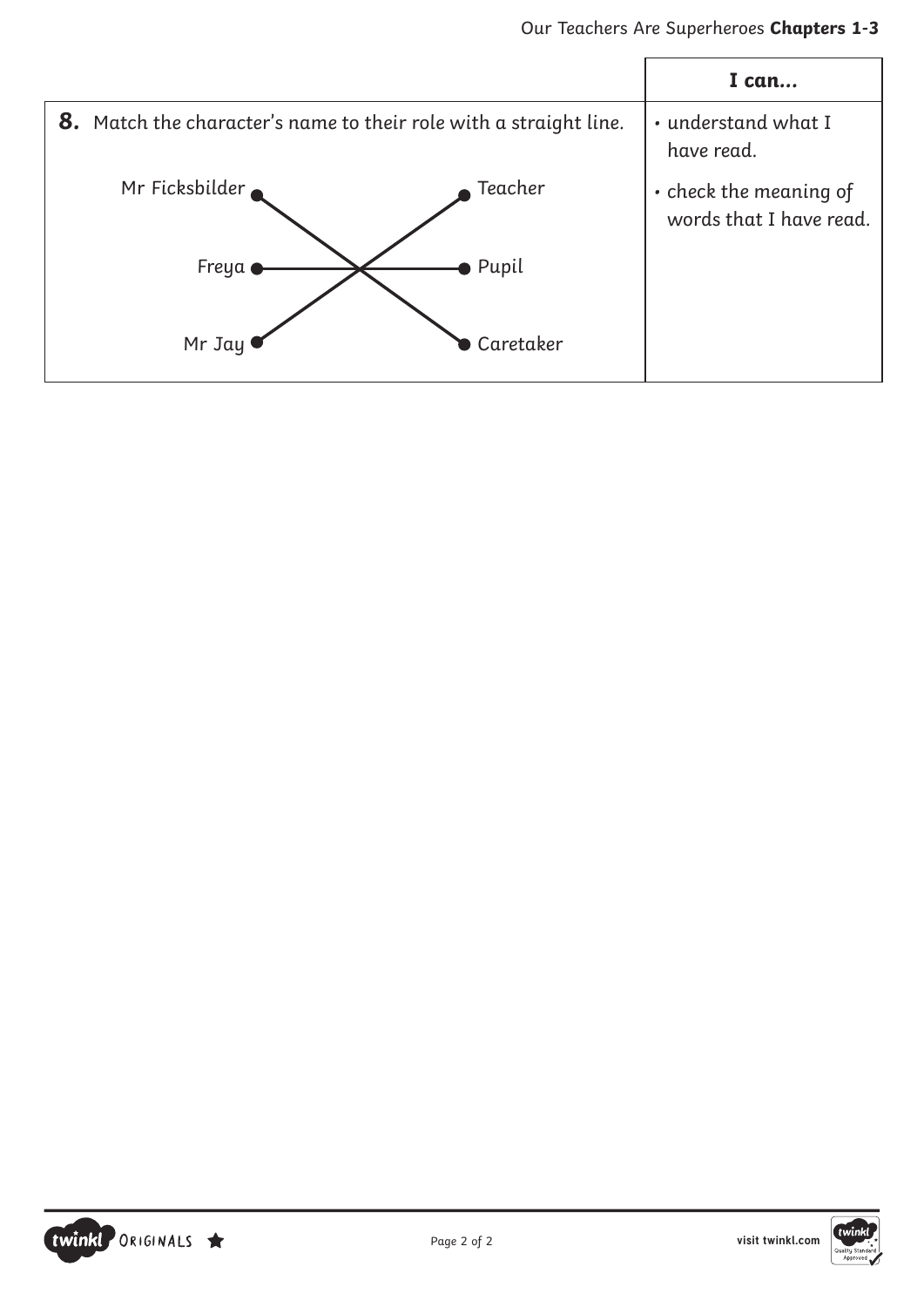# **Questions**

**This activity is to be completed once Chapters 1-3 of 'Our Teachers Are Superheroes' have been read.**

**1.** Describe what items of clothing Miss Higgins was wearing to make her look like superhero.

**2.** Find and copy the sentence that tells you which superpower Benji would like to have.

- **3.** Find and copy a sentence which shows that Freya was finding Benji irritating.
- **4.** Read the first paragraph of Chapter 2. What do you think is the purpose of this paragraph?

- **5.** Why did Freya laugh at Benji?
- **6.** Find and copy a sentence which tells you that Benji and Freya were in shock.
- **7.** How could the children tell that the store cupboard light had been left on?



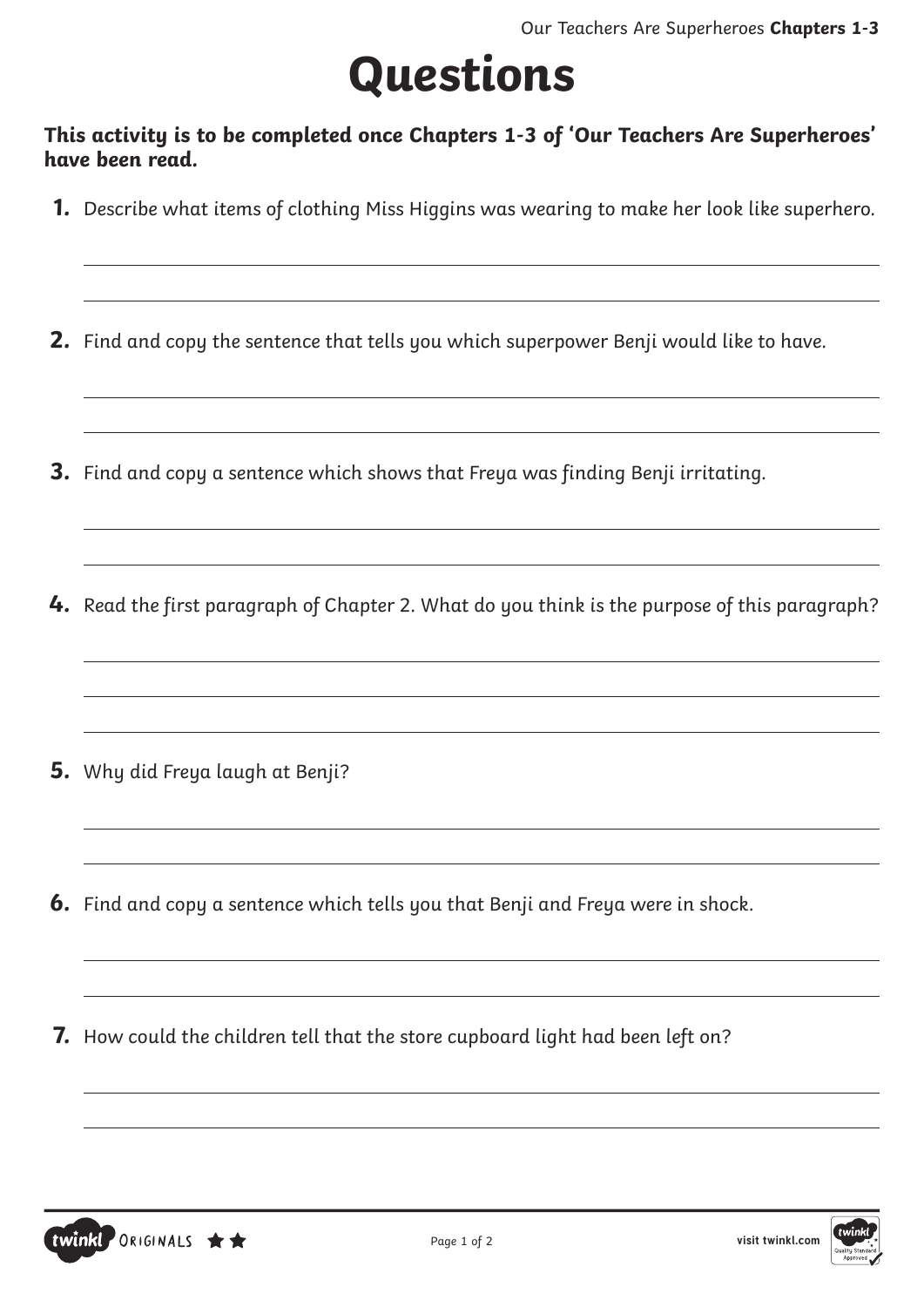**8.** Circle the correct answer.

Freya thought Benji looked like a human…

|                                | meerkat                                      | trog | rabbit |
|--------------------------------|----------------------------------------------|------|--------|
| <b>9.</b> Tick all that apply. |                                              |      |        |
|                                | At the end of Chapter 3, Miss Higgins put on |      |        |
| a coat                         | $\int$ a superhero cape                      |      |        |
| boots                          | a mask                                       |      |        |
|                                |                                              |      |        |

**10.** What do you predict will happen in the next chapter of the story?



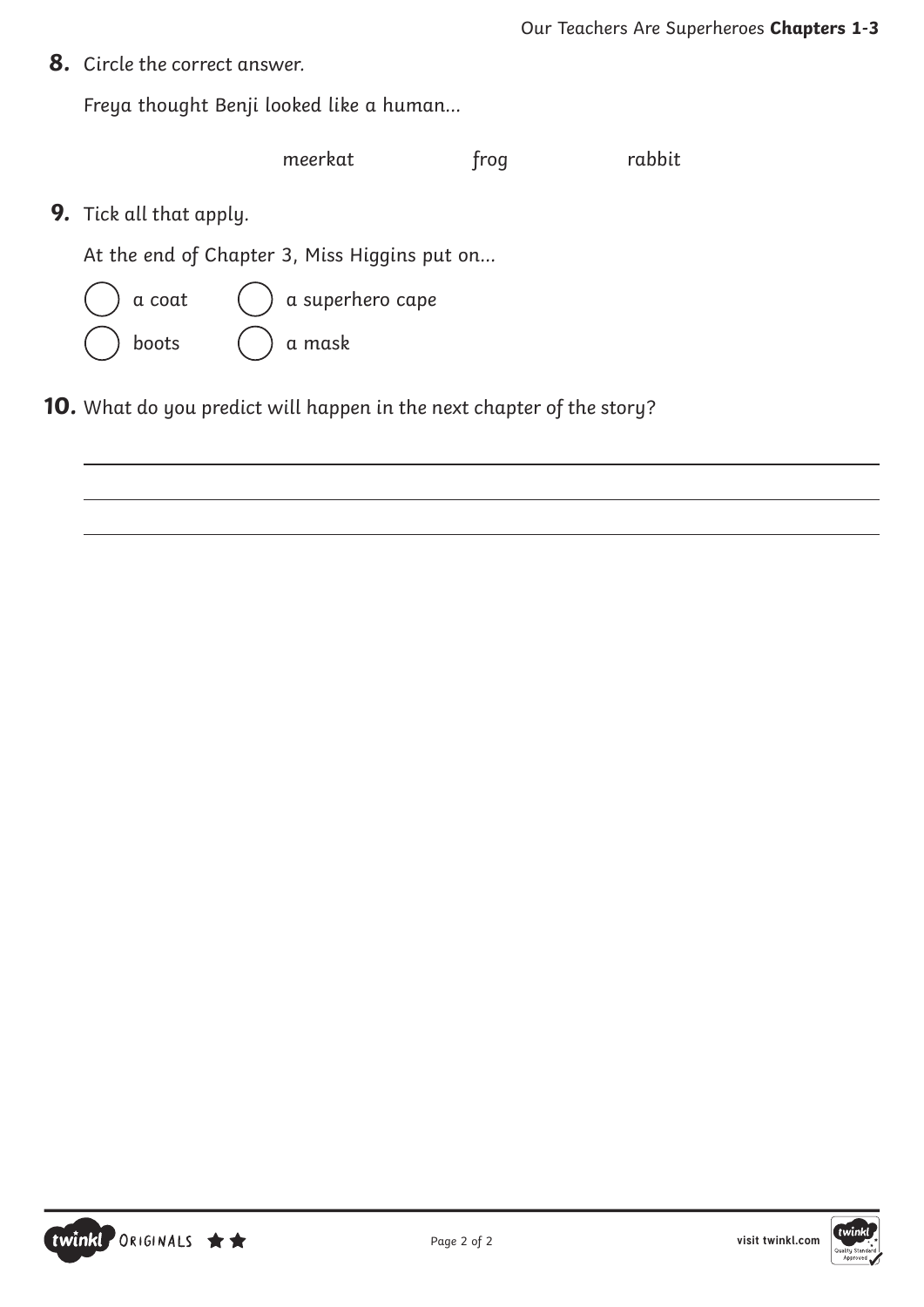### **Answers**

|                                                                                                                                                    | I can                                                                                                          |
|----------------------------------------------------------------------------------------------------------------------------------------------------|----------------------------------------------------------------------------------------------------------------|
| <b>1.</b> Describe what items of clothing Miss Higgins was wearing to<br>make her look like superhero.                                             | · explain and discuss my<br>understanding of what                                                              |
| Miss Higgins was wearing a brightly-coloured costume with<br>a blue cape.                                                                          | I have read.                                                                                                   |
| 2. Find and copy the sentence that tells you which superpower<br>Benji would like to have.                                                         | • explain and discuss my<br>understanding of what                                                              |
| "I'd be invisible so I could spy on people or scare them!"<br>laughed Benji.                                                                       | I have read.<br>• check that the text<br>makes sense to me.                                                    |
| <b>3.</b> Find and copy a sentence which shows that Freya was<br>finding Benji irritating.                                                         | • check the meaning of<br>words that I have read.                                                              |
| "You can be so annoying sometimes!"                                                                                                                | • check that the text<br>makes sense to me.                                                                    |
|                                                                                                                                                    | • draw inferences such<br>as inferring characters'<br>feelings, thoughts and<br>motives from their<br>actions. |
| 4. Read the first paragraph of Chapter 2. What do you think is<br>the purpose of this paragraph?                                                   | • identify main ideas<br>drawn from more than                                                                  |
| The paragraph describes the two friends' physical<br>appearance, and emphasises the differences between them.                                      | one paragraph and<br>summarise these.                                                                          |
| <b>5.</b> Why did Freya laugh at Benji?<br>Freya laughed at Benji because he was moving in a silly way.                                            | • explain and discuss my<br>understanding of what<br>I have read.                                              |
| <b>6.</b> Find and copy a sentence which tells you that Benji and<br>Freya were in shock.<br>Amidst the mass of children, two jaws dropped open in | • explain and discuss my<br>understanding of what<br>I have read.                                              |
| astonishment.                                                                                                                                      | • check that the text<br>makes sense to me.                                                                    |

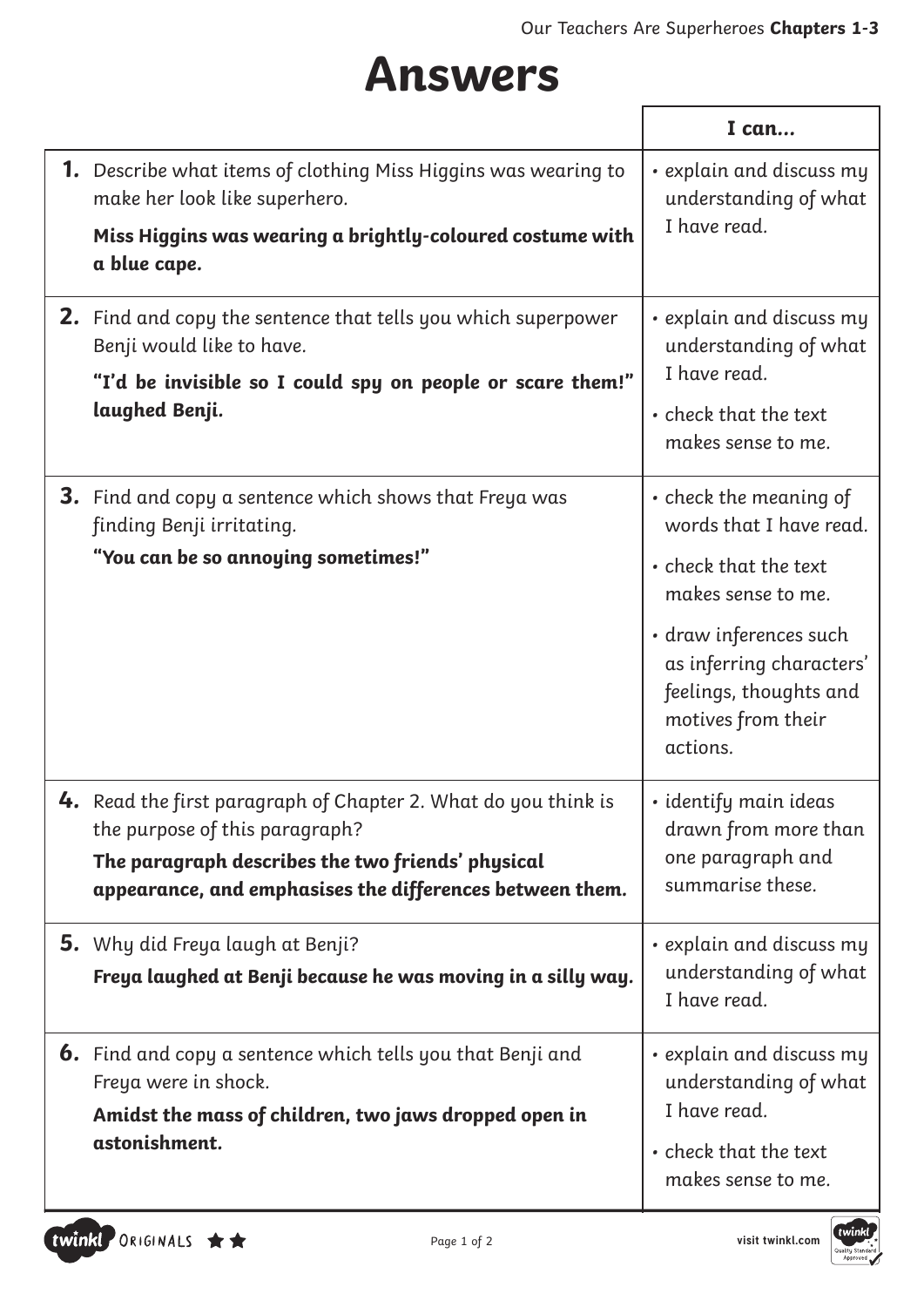|                                                                                                                                        | I can                                                                                                                  |
|----------------------------------------------------------------------------------------------------------------------------------------|------------------------------------------------------------------------------------------------------------------------|
| <b>7.</b> How could the children tell that the store cupboard light had<br>been left on?<br>There was a ring of light around the door. | • explain and discuss my<br>understanding of what<br>I have read.                                                      |
| 8. Circle the correct answer.<br>Freya thought Benji looked like a human<br>meerkat<br>rabbit                                          | $\cdot$ explain and discuss my<br>understanding of what<br>I have read.<br>• check that the text<br>makes sense to me. |
| <b>9.</b> Tick all that apply.<br>At the end of Chapter 3, Miss Higgins put on<br>a superhero cape<br>a coat<br>boots<br>a mask        | • explain and discuss my<br>understanding of what<br>I have read.<br>• check that the text<br>makes sense to me.       |
| <b>10.</b> What do you predict will happen in the next chapter of<br>the story?<br>Children's own responses.                           | • predict what might<br>happen from details<br>stated and implied.                                                     |



TWINKI ORIGINALS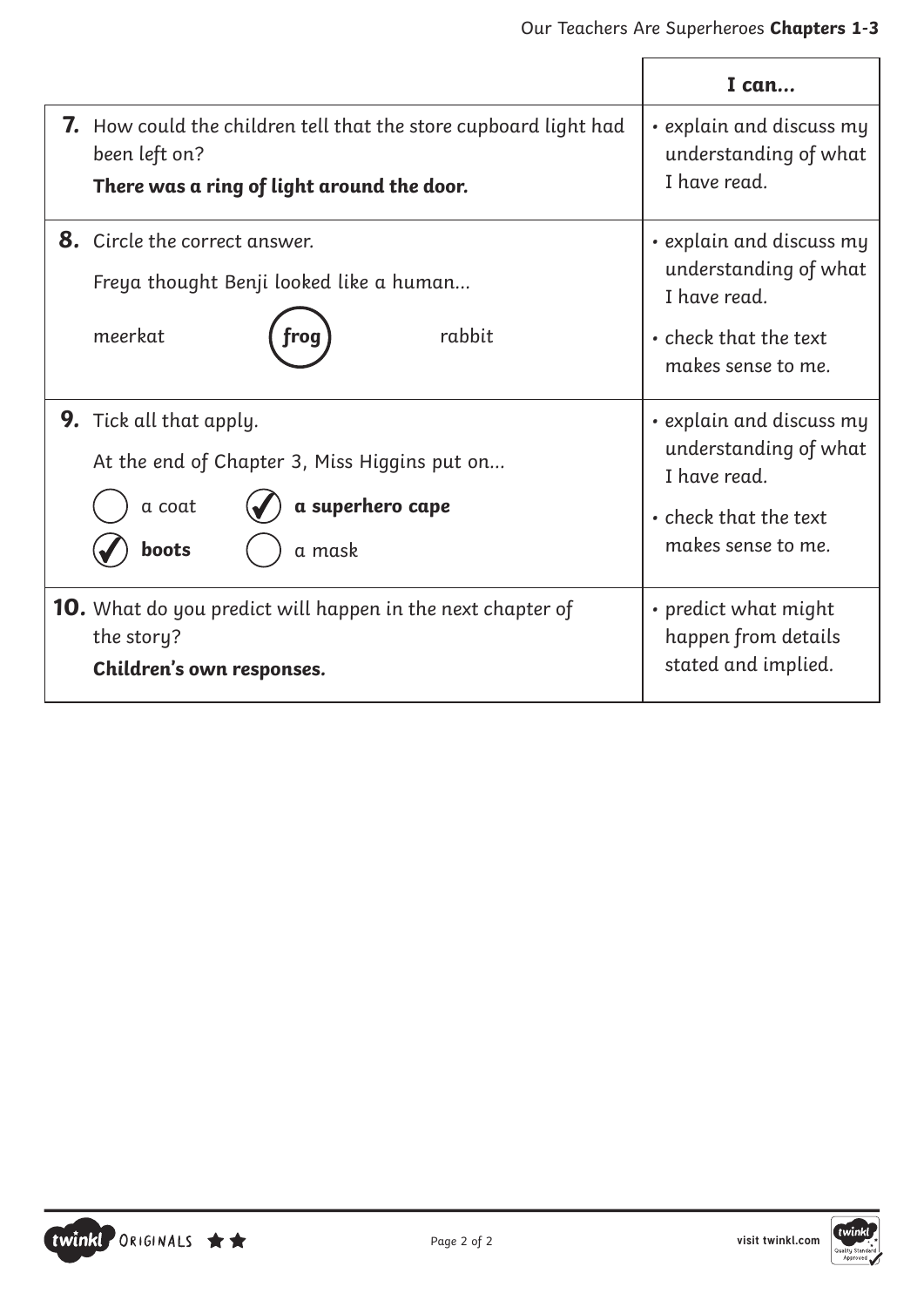# **Questions**

#### **This activity is to be completed once Chapters 1-3 of 'Our Teachers Are Superheroes' have been read.**

**1.** Describe what items of clothing Miss Higgins and Mr Jay were wearing to make them look like superheroes.

**2.** a) Find and copy a sentence that states which superpower Benji would like to have.

b) What does this quotation tell you about Benji's personality?

**3.** Read the first three paragraphs of Chapter 2. How did Freya feel about Benji's theory? How do you know?

**4.** Tick the correct box:

twinkl ORIGINALS  $\star \star \star$ 

- Freya was in Mr Jay's class.
- Benji was in Mr Jay's class.
- Freya was in Miss Higgins' class.
- **5.** Read the paragraph in Chapter 1 starting 'She was right. Benji…' and then read the first paragraph of Chapter 2. What theme and purpose do these paragraphs share?

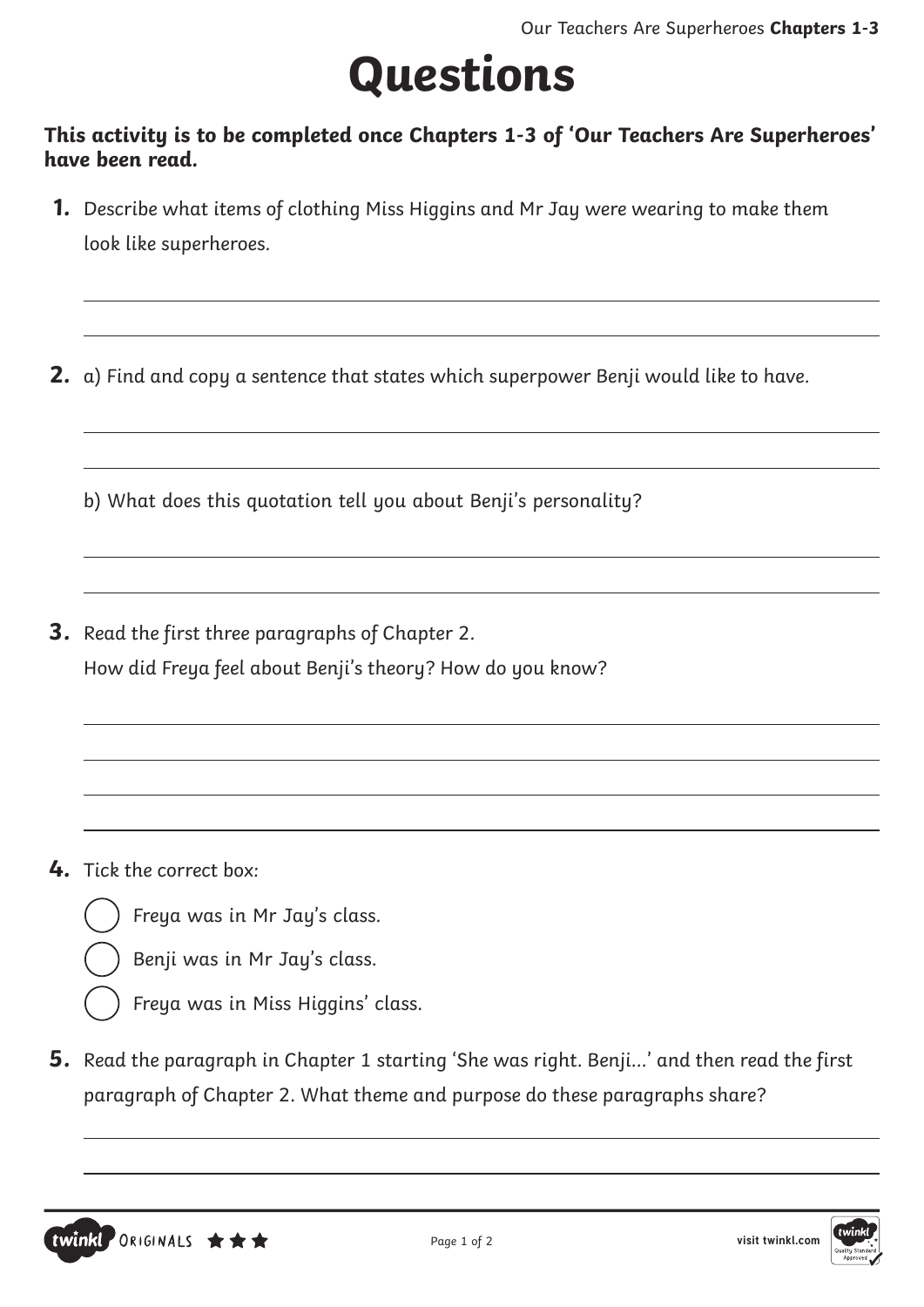- **6.** Find and copy a sentence which tells you that Benji and Freya were in shock.
- **7.** Freya imagined that the stacked chairs, empty pegs and piled books of the classroom were breathing a silent sigh of relief as the dust settled after the long day.

Why do you think Freya thought the classroom objects were 'breathing a silent sigh of relief'?

**8.** After what seemed like an hour, they reached the next classroom along: Miss Higgins' room.

Why do you think it 'seemed like an hour' while they were moving along the wall?

**9.** Both classes were combined again for the start of the afternoon while Mr Jay read the beginning of a story. The classes sat patiently, perched on tables and packed onto the carpet.

What does the word 'perched' tell you about the way the children were sitting on the tables?

**10.** What do you predict will happen in the next chapter of the story?

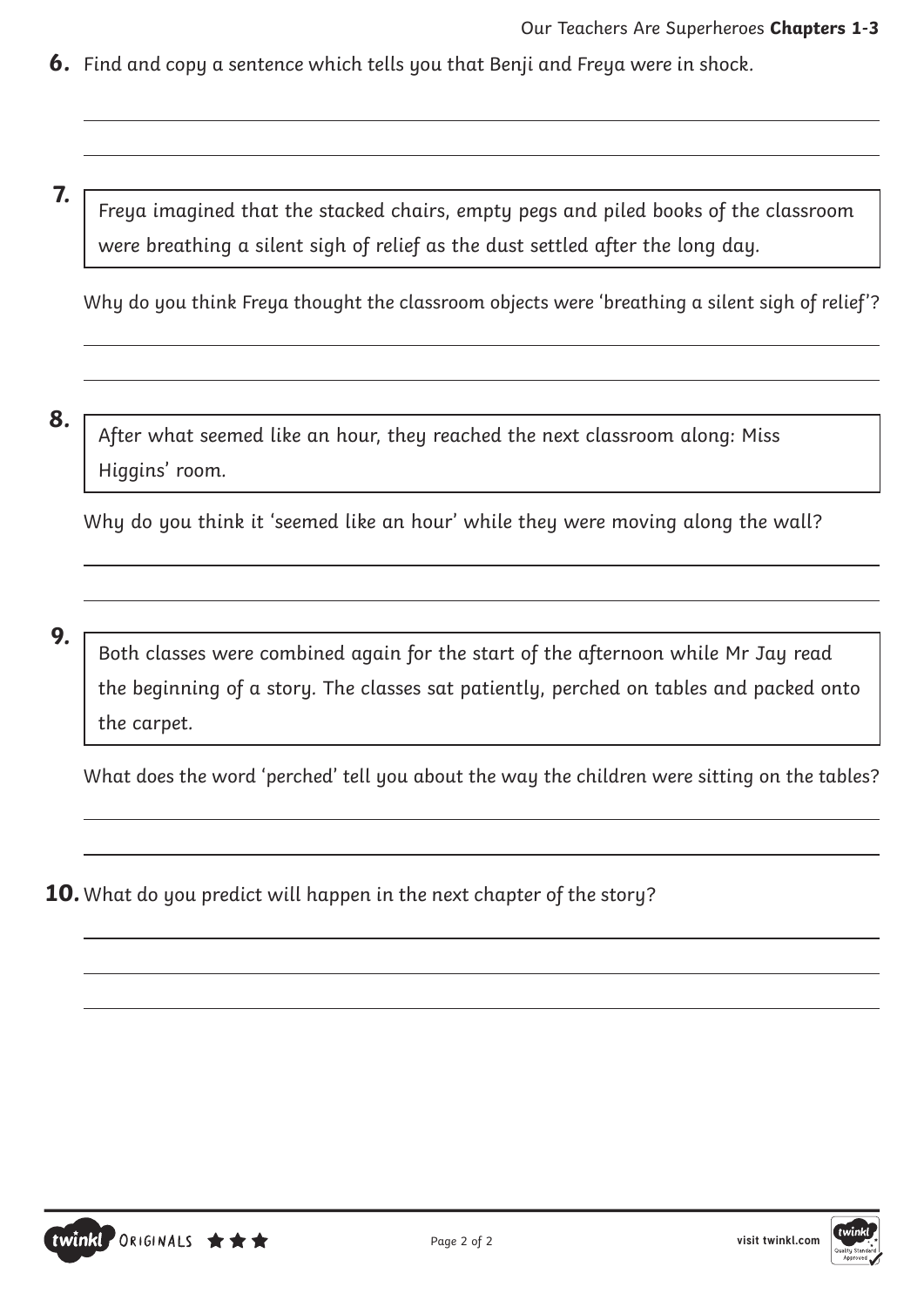## **Answers**

|                                                                                                                                                                                                                                                                                                                                           | I can                                                                                                                                                                                                                                                |
|-------------------------------------------------------------------------------------------------------------------------------------------------------------------------------------------------------------------------------------------------------------------------------------------------------------------------------------------|------------------------------------------------------------------------------------------------------------------------------------------------------------------------------------------------------------------------------------------------------|
| <b>1.</b> Describe what items of clothing Miss Higgins and Mr Jay<br>were wearing to make them look like superheroes.<br>Miss Higgins wore a brightly-coloured costume with a blue<br>cape. Mr Jay was 'sporting a navy cape over a teal all-in-<br>one suit with a gadget belt, a mask and long yellow boots.'.                          | • explain and discuss my<br>understanding of what<br>I have read.                                                                                                                                                                                    |
| <b>2.</b> a) Find and copy a sentence that states which superpower<br>Benji would like to have.<br>"I'd be invisible so I could spy on people or scare them!"<br>laughed Benji.<br>b) What does this quotation tell you about Benji's personality?<br>Suggested answer: Benji is a mischievous, cheeky and<br>cheerful character.         | · draw inferences such<br>as inferring characters'<br>feelings, thoughts<br>and motives from<br>their actions, and<br>justify inferences with<br>evidence.                                                                                           |
| <b>3.</b> Read the first three paragraphs of Chapter 2. How did Freya<br>feel about Benji's theory? How do you know?<br>Suggested answer: Freya thought that Benji's theory was<br>ridiculous and was mocking him for being foolish. I know<br>this because she said he was being 'ridiculous' and she<br>'scoffed' when she was talking. | · draw inferences such<br>as inferring characters'<br>feelings, thoughts<br>and motives from<br>their actions, and<br>justify inferences with<br>evidence.<br>· identify main ideas<br>drawn from more than<br>one paragraph and<br>summarise these. |
| 4. Tick the correct box:<br>Freya was in Mr Jay's class.<br>Benji was in Mr Jay's class.<br>Freya was in Miss Higgins' class.                                                                                                                                                                                                             | • check that the<br>text makes sense<br>to me, discuss my<br>understanding and<br>exploring the meaning<br>of words in context.                                                                                                                      |

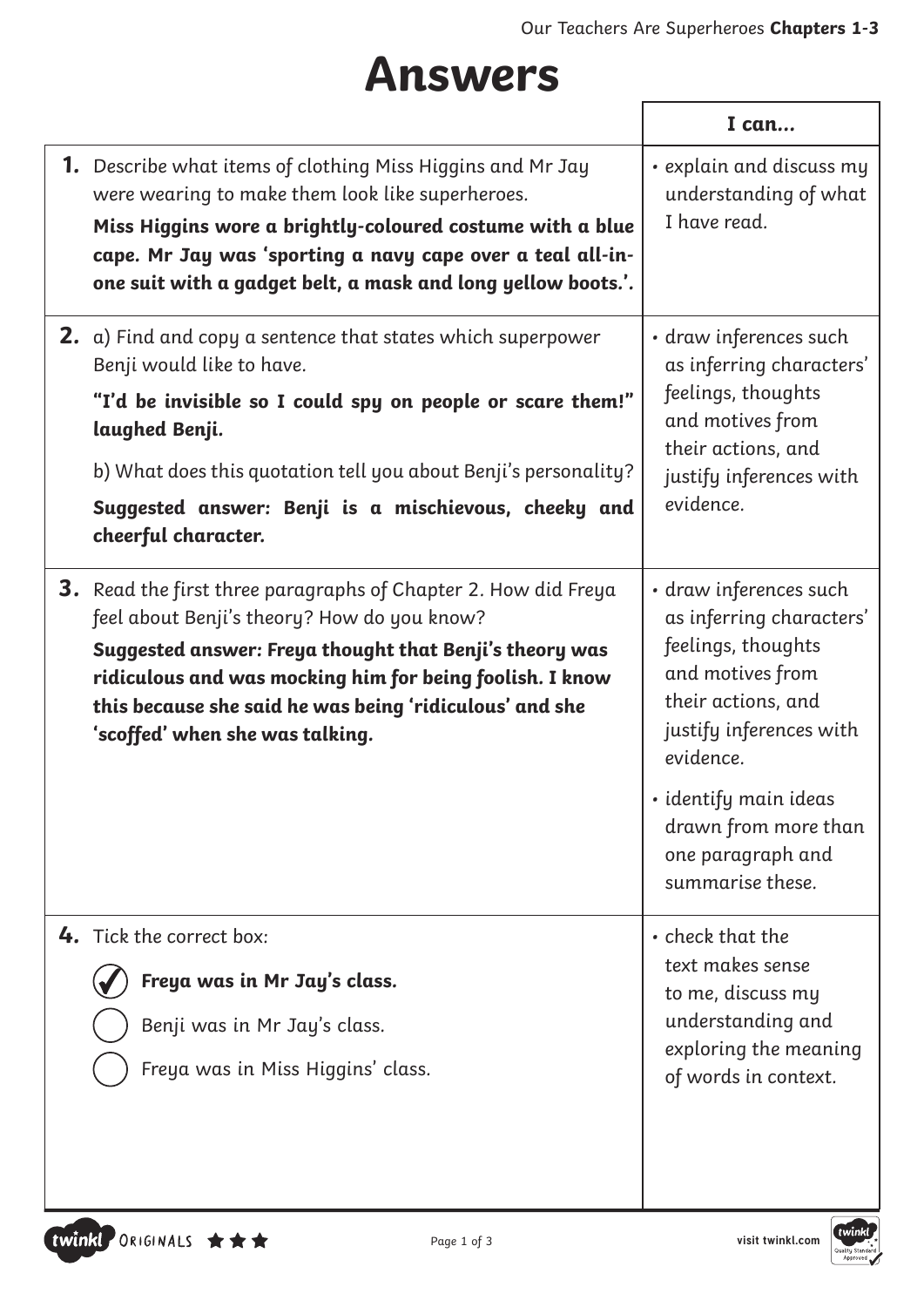×

|    |                                                                                                                                                                                                                                                                                                                                                                                                                                                                                                | I can                                                                                                                                                                                                                                                                         |
|----|------------------------------------------------------------------------------------------------------------------------------------------------------------------------------------------------------------------------------------------------------------------------------------------------------------------------------------------------------------------------------------------------------------------------------------------------------------------------------------------------|-------------------------------------------------------------------------------------------------------------------------------------------------------------------------------------------------------------------------------------------------------------------------------|
|    | <b>5.</b> Read the paragraph in Chapter 1 starting 'She was right.<br>Benji' and then read the first paragraph of Chapter 2. What<br>theme and purpose do these paragraphs share?<br>Both paragraphs introduce us to the two main characters;<br>the first tells us about their relationship, and the second<br>describes the two friends' physical appearance and<br>emphasises the differences between them.                                                                                 | · identify main ideas<br>drawn from more than<br>one paragraph and<br>summarise these.                                                                                                                                                                                        |
|    | <b>6.</b> Find and copy a sentence which tells you that Benji and Freya<br>were in shock.<br>Amidst the mass of children, two jaws dropped open in<br>astonishment.                                                                                                                                                                                                                                                                                                                            | • explain and discuss my<br>understanding of what<br>I have read.<br>• check that the text<br>makes sense to me.                                                                                                                                                              |
| 7. | Freya imagined that the stacked chairs, empty pegs and<br>piled books of the classroom were breathing a silent<br>sigh of relief as the dust settled after the long day.<br>Why do you think Freya thought the classroom objects were<br>'breathing a silent sigh of relief'?<br>Suggested answer: Freya thought the classroom was very<br>still and quiet compared to how noisy it had been all day,<br>and she thought the classroom objects were probably just<br>as tired as the children. | • check that the<br>book makes sense<br>to me, discuss my<br>understanding and<br>exploring the meaning<br>of words in context.<br>· discuss and evaluate<br>how authors use<br>language, including<br>figurative language,<br>considering the impact<br>on the reader.       |
| 8. | After what seemed like an hour, they reached the next<br>classroom along: Miss Higgins' room.<br>Why do you think it 'seemed like an hour' while they were<br>moving along the wall?<br>Accept answers referring to: the children moving very<br>slowly in their squat positions; the children trying very<br>hard to be quiet.                                                                                                                                                                | $\cdot$ check that the<br>book makes sense<br>to me, discuss my<br>understanding and<br>exploring the meaning<br>of words in context.<br>· discuss and evaluate<br>how authors use<br>language, including<br>figurative language,<br>considering the impact<br>on the reader. |